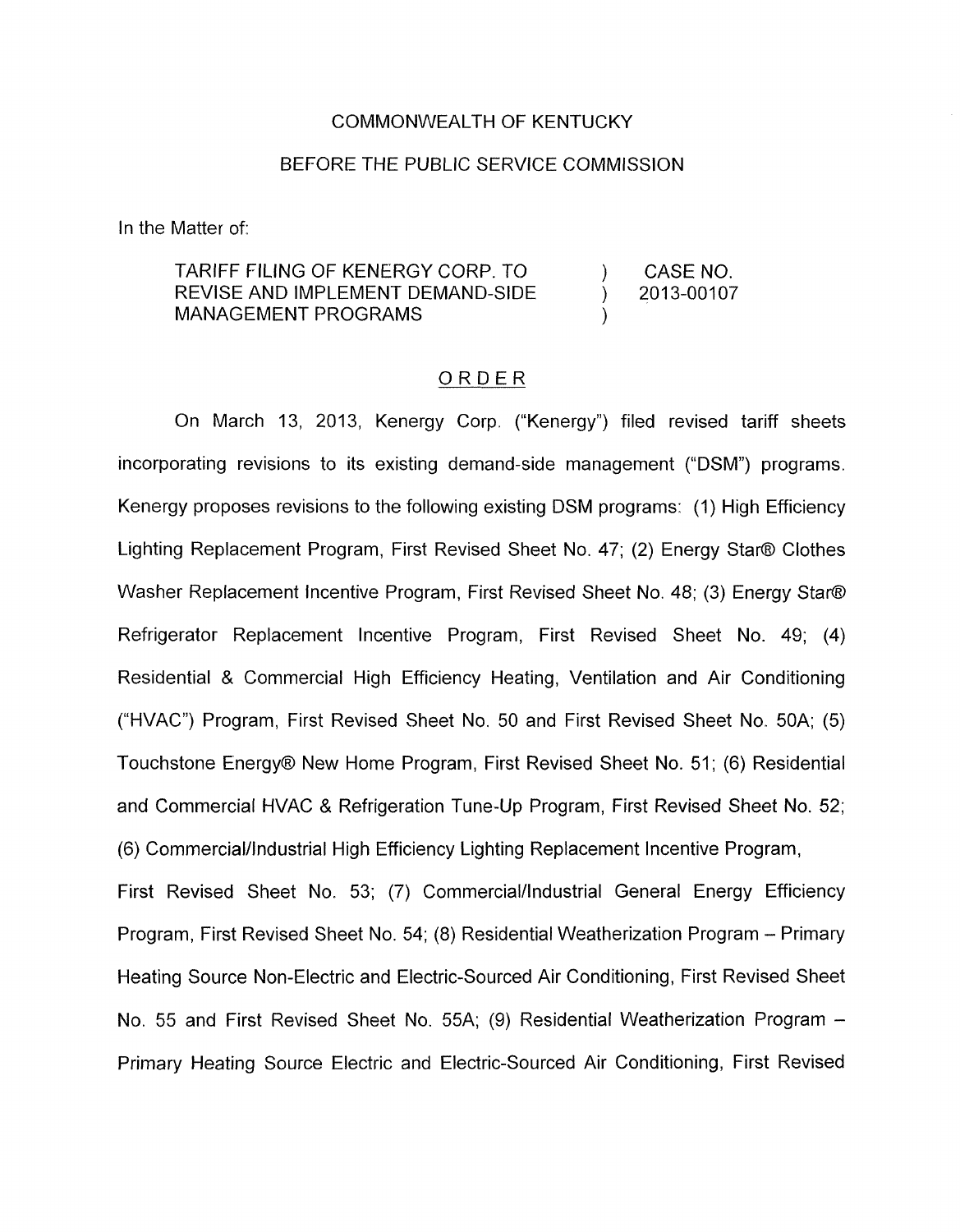Sheet No. 56 and First Revised Sheet No. 56A. Kenergy also proposed revisions to page 3 of its Table of Contents.

Except for its proposed revisions to page 3 of its Table of Contents, which does not contain a proposed effective date, the remaining tariffs contain an effective date of March 25, 2013. KRS 278.180(1) states that no change shall be made by any utility in any rate except upon 30 days' notice to the Commission. Therefore, the earliest date these rates could become effective is April 12, 2013.

Having reviewed the tariffs, and being otherwise sufficiently advised, the Commission finds that the proposed revisions to the following tariffs are reasonable and should be approved:

1. High Efficiency Lighting Replacement Program, First Revised Sheet No. 47;

2. Energy Star@ Clothes Washer Replacement Incentive Program, First Revised Sheet No. 48;

3. Sheet No. 49; Energy Stat@ Refrigerator Replacement Incentive Program, First Revised

4. Touchstone Energy ® New Home Program, First Revised Sheet No. 51;

5. Commercial/lndustriaI High Efficiency Lighting Replacement Incentive Program, First Revised Sheet No. 53;

6. Sheet No. 54; Commercial/lndustriaI General Energy Efficiency Program, First Revised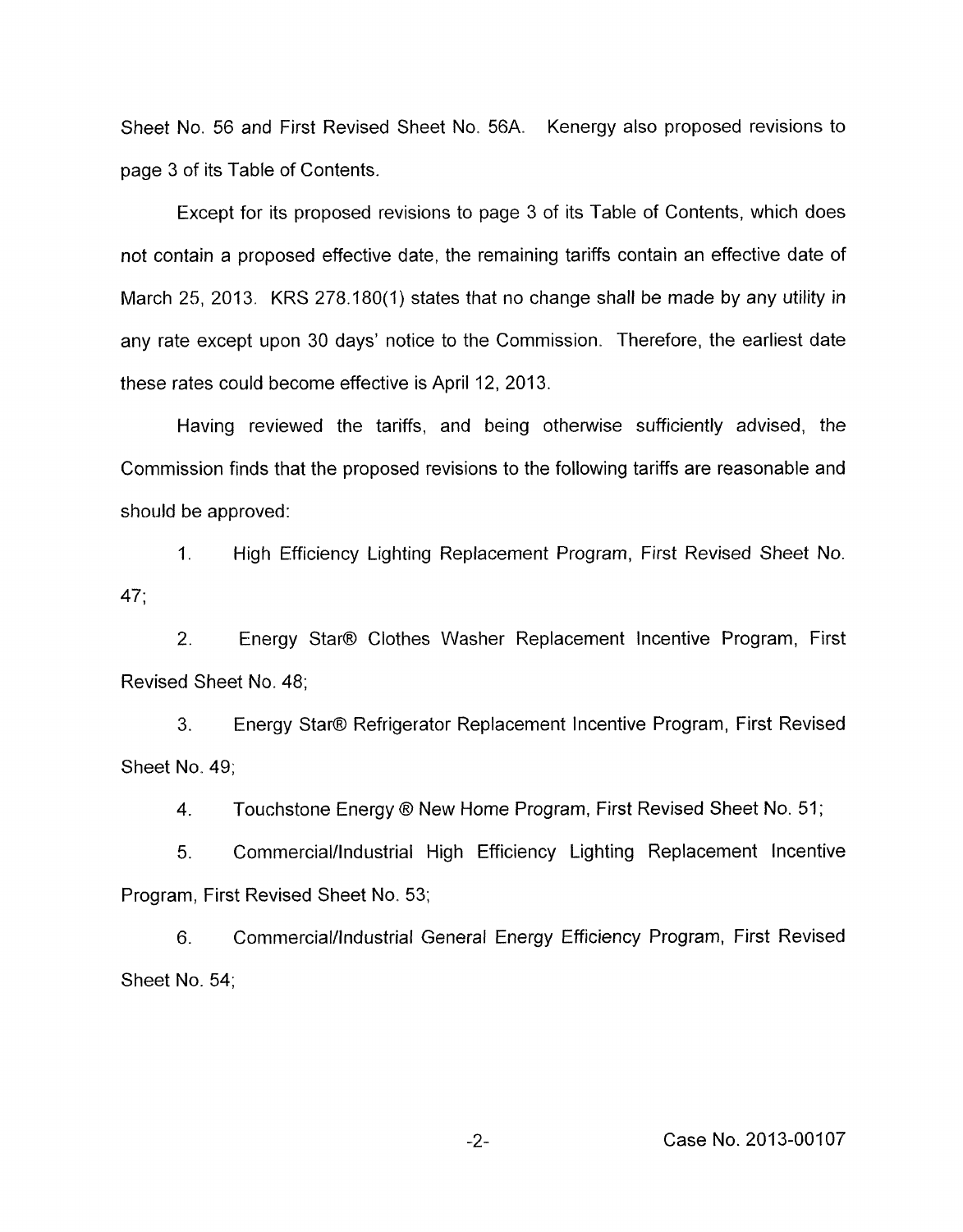The Commission further finds that an investigation is necessary to determine the reasonableness of Kenergy's proposed changes to:

7. Residential & Commercial High Efficiency Heating, Ventilation and Air Conditioning ("HVAC") Program, First Revised Sheet No. 50 and First Revised Sheet No. 50A;

8. Residential and Commercial HVAC & Refrigeration Tune-Up Program, First Revised Sheet No. 52;

9. Residential Weatherization Program - Primary Heating Source Non-Electric and Electric-Sourced Air Conditioning, First Revised Sheet No. 55 and First Revised Sheet No. 55A;

10. Residential Weatherization Program - Primary Heating Source Electric and Electric-Sourced Air Conditioning, First Revised Sheet No. 56 and First Revised Sheet No. 56A; and

11. That portion of Page 3 of its Table of Contents containing the tariffs that are being suspended herein.

The Commission finds that such investigation cannot be completed by April 12, 2013. Therefore, pursuant to KRS 278.190(2), the Commission will suspend the effective date of April 12, 2013 of the proposed tariffs identified in findings paragraphs 7, 8, 9, and IO and 11 from April 12, 2013 for up to five months. However, the Commission will use its best efforts to expedite its review of the tariffs.

IT IS HEREBY ORDERED that:

1. The changes are approved for service rendered on and after April 12, 2013 to Kenergy's proposed tariffs for the High Efficiency Lighting Replacement

-3- Case No. 2013-00107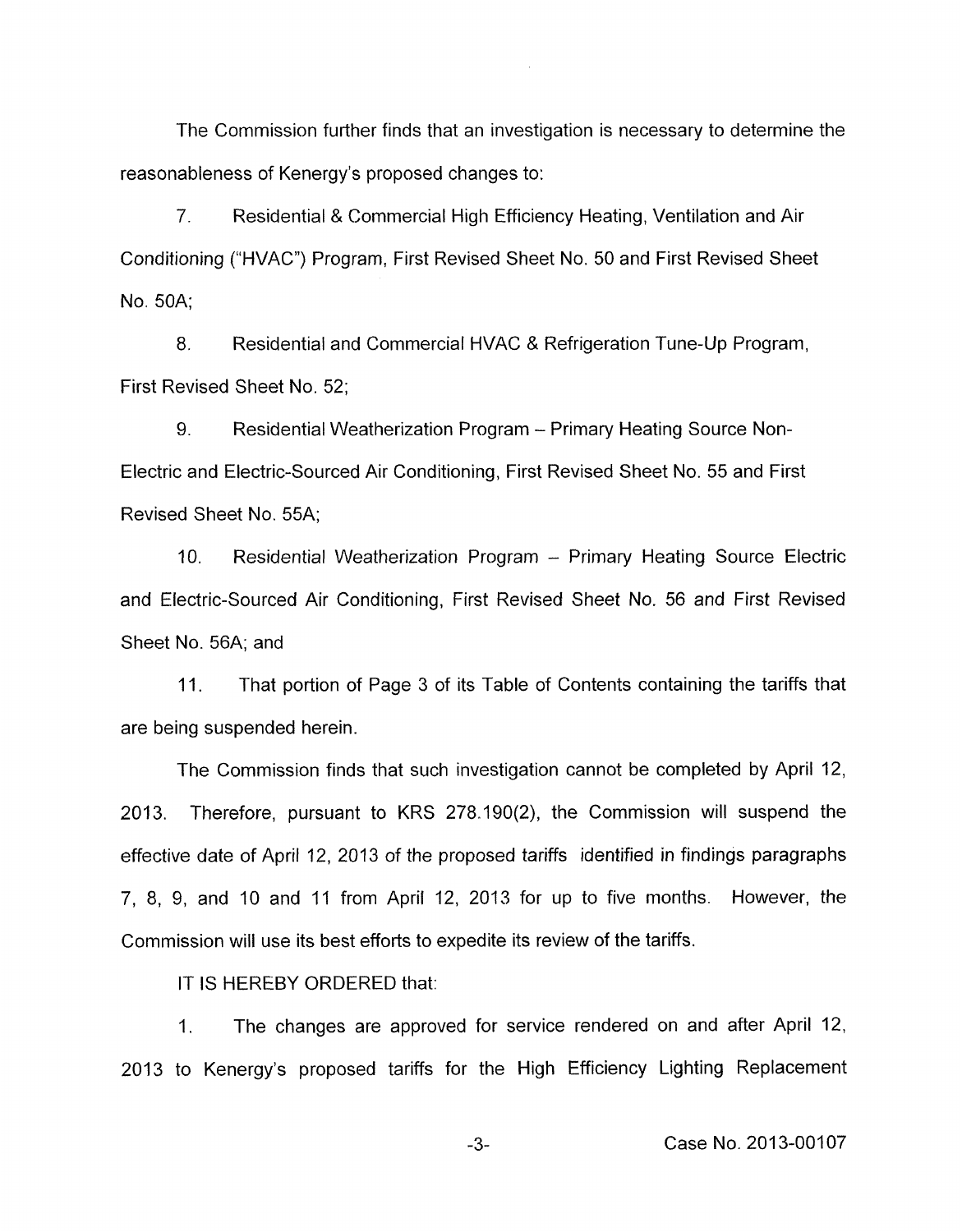Program, First Revised Sheet No. 47; Energy Star® Clothes Washer Replacement Incentive Program, First Revised Sheet No. 48; Energy Star@ Refrigerator Replacement Incentive Program, First Revised Sheet No. 49; Touchstone Energy@ New Home Program, First Revised Sheet No. 51; Commercial/Industrial High Efficiency Lighting Replacement Incentive Program, First Revised Sheet No. 53; and Commercial/lndustrial General Energy Efficiency Program, First Revised Sheet No. 54.

2. Within 10 days of the date of this Order, Kenergy shall file with the Commission, using the Commission's Electronic Tariff Filing System, revised tariff sheets for the tariffs identified in ordering paragraph 1 as approved herein and reflecting that they were approved pursuant to this Order. In addition, Kenergy shall file a revised page 3 of its Table of Contents reflecting those tariffs that are approved by this Order.

3. Kenergy's Residential & Commercial High Efficiency Heating, Ventilation and Air Conditioning ("HVAC") Program, First Revised Sheet No. 50 and First Revised Sheet No. 50A; Residential and Commercial HVAC & Refrigeration Tune-Up Program, First Revised Sheet No. 52; Residential Weatherization Program - Primary Heating Source Non-Electric and Electric-Sourced Air Conditioning, First Revised Sheet No. 55 and First Revised Sheet No. 55A; and Residential Weatherization Program - Primary Heating Source Electric and Electric-Sourced Air Conditioning, First Revised Sheet No. 56 and First Revised Sheet No. 56A; and that portion of Page 3 of its Table of Contents containing the tariffs that are being suspended herein are suspended for five months from April 12, 2013, up to and including September 11, 2013.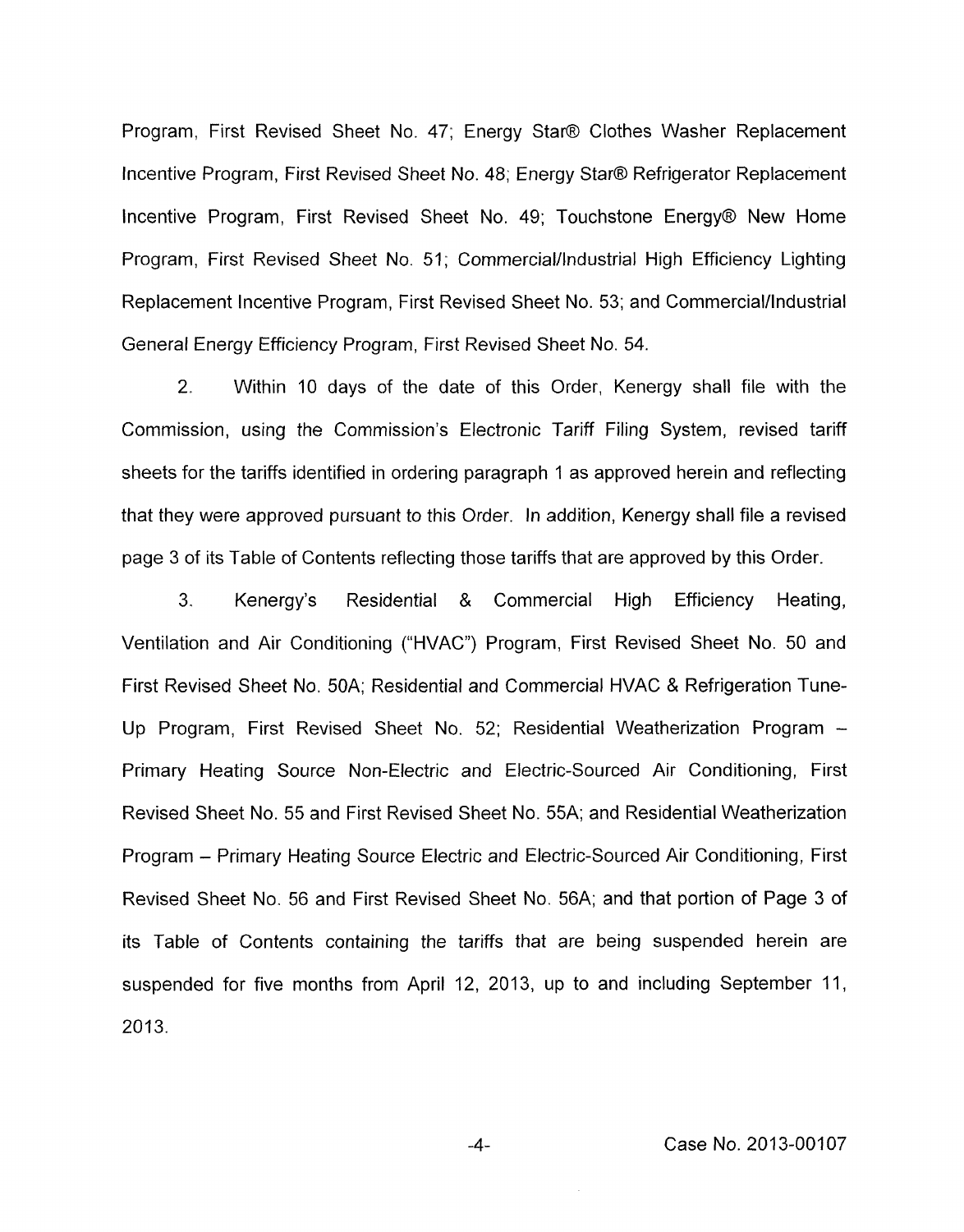Bv the Commission



**ATT** Executive Director

Case No. 2013-00107